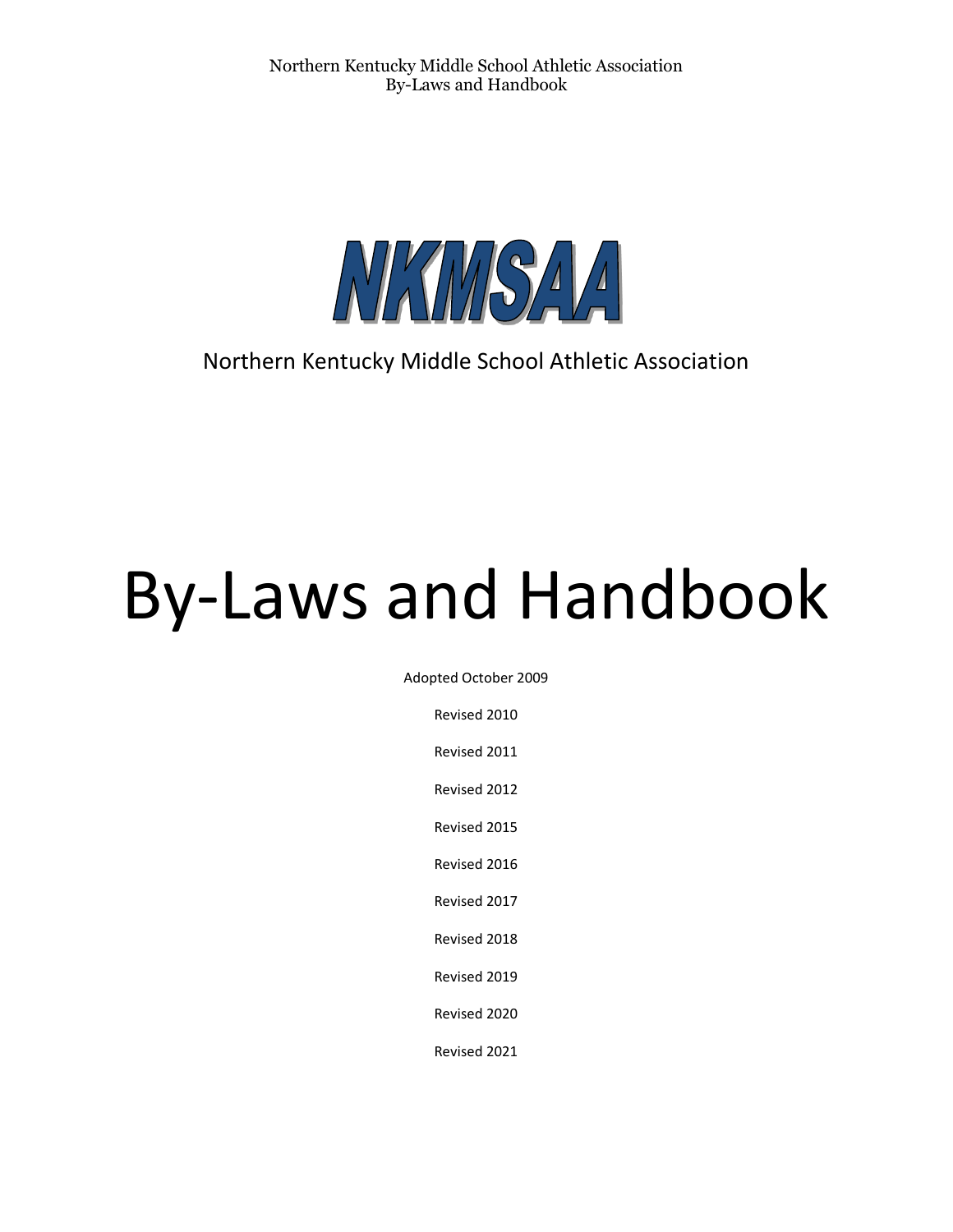# **BY-LAW #1 – REPRESENTATION**

- I. Members of the Northern Kentucky Middle School Athletic Association agree to abide by all policies established by the Board Members of the Northern Kentucky Middle School Athletic Association (NKMSAA).
	- A. Members consist of and are limited to representatives from conference schools. Each school will be allowed a maximum of one voting member per meeting.
	- B. Voting members consist of:
		- 1. School Athletic Directors
		- 2. School Administrators
		- 3. Additional Delegates or Substitutes
	- C. The members of the board of the NKMSAA will meet annually each Spring.
		- 1. At this time, members of the NKMSAA Board will review, revise and/or edit the NKMSAA By-Laws pertaining to the operation and execution of the objectives of the NKMSAA for the upcoming school year and interscholastic season.
		- 2. At this time, new policies will be introduced, discussed, ratified or denied as additions or deletions to the NKMSAA By-Laws.
		- 3. At this time schedules for the upcoming athletic season will be introduced, discussed and modified prior to approval by the NKMSAA Board of Directors.
	- D. Any Board member or authorized conference school representative may request a supplemental or emergency meeting to discuss emergency situations, policies, schedules and/or other items that member schools deem relevant and worthy of such a meeting.
	- E. For a Board of Directors meeting to be convened, four (4) Board members must be present.
	- F. For any revision, editing, addition or deletion of any NKMSAA By-Law, a majority of the Board must agree.
	- G. An Association member must be affiliated with a school, either through the school itself or a Diocese of Covington (revised 2011).
- II. Members of the NKMSAA must present the NKMSAA By0Laws to its school site-based council or school administration and must be annually approved in their entirety prior to admission to and or continued participation in the NKMSAA.
	- A. Approval must be an ongoing process to ensure that the individual school site-based council or school administration ratifies all components of the NKMSAA By-Laws each year.
	- B. NKMSAA policies should be accessible to the public by all member schools.
	- C. NKMSAA policies should be accessible to the parents and students of the member schools.
	- D. NKMSAA By-Laws must be signed and approved by each member school's SBDM or Principal by October 1<sup>st</sup> of each school year.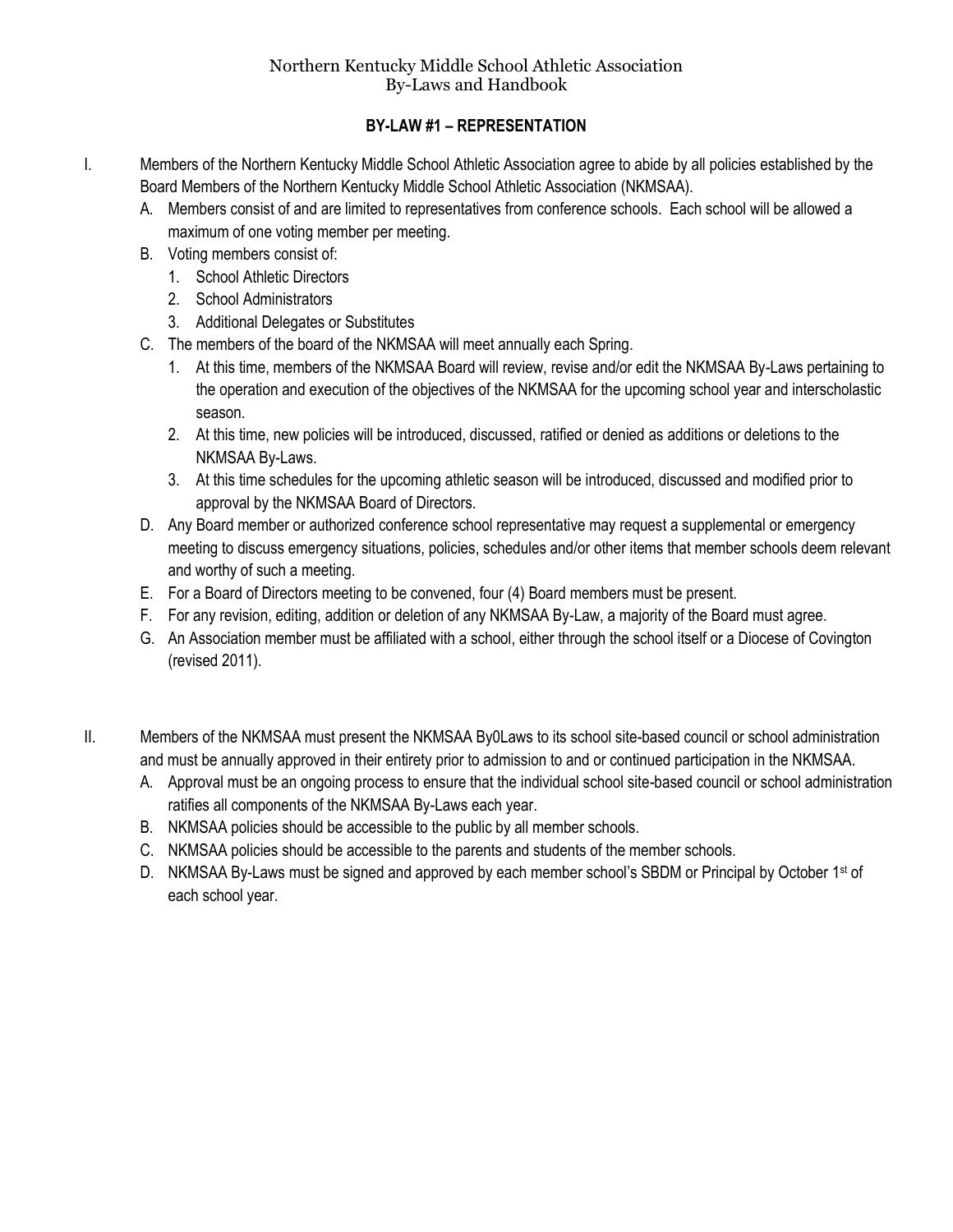# **BY-LAW #2 – MEMBER SCHOOL REPONSIBILITES**

- I. It is the responsibility of each conference school to ensure compliance of all policies established by the Board of Directors of the Northern Kentucky Middle School Athletic Association.
	- A. Responsibility of compliance would be established and enforced by:
		- 1. Member school Athletic Directors
		- 2. Member school Administrators
		- 3. Member school Site-Based Decision Making Council
	- B. Responsibility for implementation of policies of the NKMSAA would be enforced by:
		- 1. Member school Athletic Directors
		- 2. Member school Administrators
		- 3. Member school Coaches
		- 4. Member school Athletic Department
		- 5. Member school Site-Based Decision Making Council
- II. Responsibilities of conference schools include:
	- A. Compliance of NKMSAA By-Laws
	- B. Insurance that member teams are composed of students enrolled in that member school or feeder school.
	- C. Insurance that member teams are composed of academically eligible students.
		- 1. If a student academically fails a grade-level in the middle school, they will be ruled ineligible to participate in the following athletic season.
		- 2. Students must be providing academic success during the course of the NKMSAA athletic season.
		- **3.** Student is allowed a maximum of three (3) years of eligibility in the middle school program. **(For the 2021-2022 school year, if a district has approved a supplemental school year for student-athletes, student-athletes may gain an additional year of eligibility for sports for that that district only)**
			- a. This includes students transferring from non-NKMSAA schools.
			- b. This includes students who were home schooled one or more years during the middle school years.
			- c. Beginning in the 2015-2016 school year, require that students who turns:
				- Fifteen (15) years of age prior to August 1 of the current school year shall not be eligible for interscholastic athletics in Kentucky in competition against students exclusively enrolled in grades eight (8) and below;
				- Fourteen (14) years of age prior to August 1 of the current school year shall not be eligible for interscholastic athletics in Kentucky in competition against students exclusively enrolled in grades seven (7) and below; and
				- Thirteen (13) years of age prior to August 1 of the current school year shall not be eligible for interscholastic athletics in Kentucky in competition against students exclusively enrolled in grades six (6) and below;
	- D. Agreement by school that acknowledges the first priority of a member school is the schedule of activities as set by the NKMSAA Board of Directors.
		- 1. Outside athletic obligations would be met in a manner that coincides with and does not conflict with the schedule as agreed upon by the NKMSAA Board of Directors.
		- 2. Consideration for academic related events that conflict with the NKMSAA schedule will, whenever possible be accommodated by the hosts and/ visiting school
			- a. School scheduled field trips
			- b. Band and/or Chorus concerts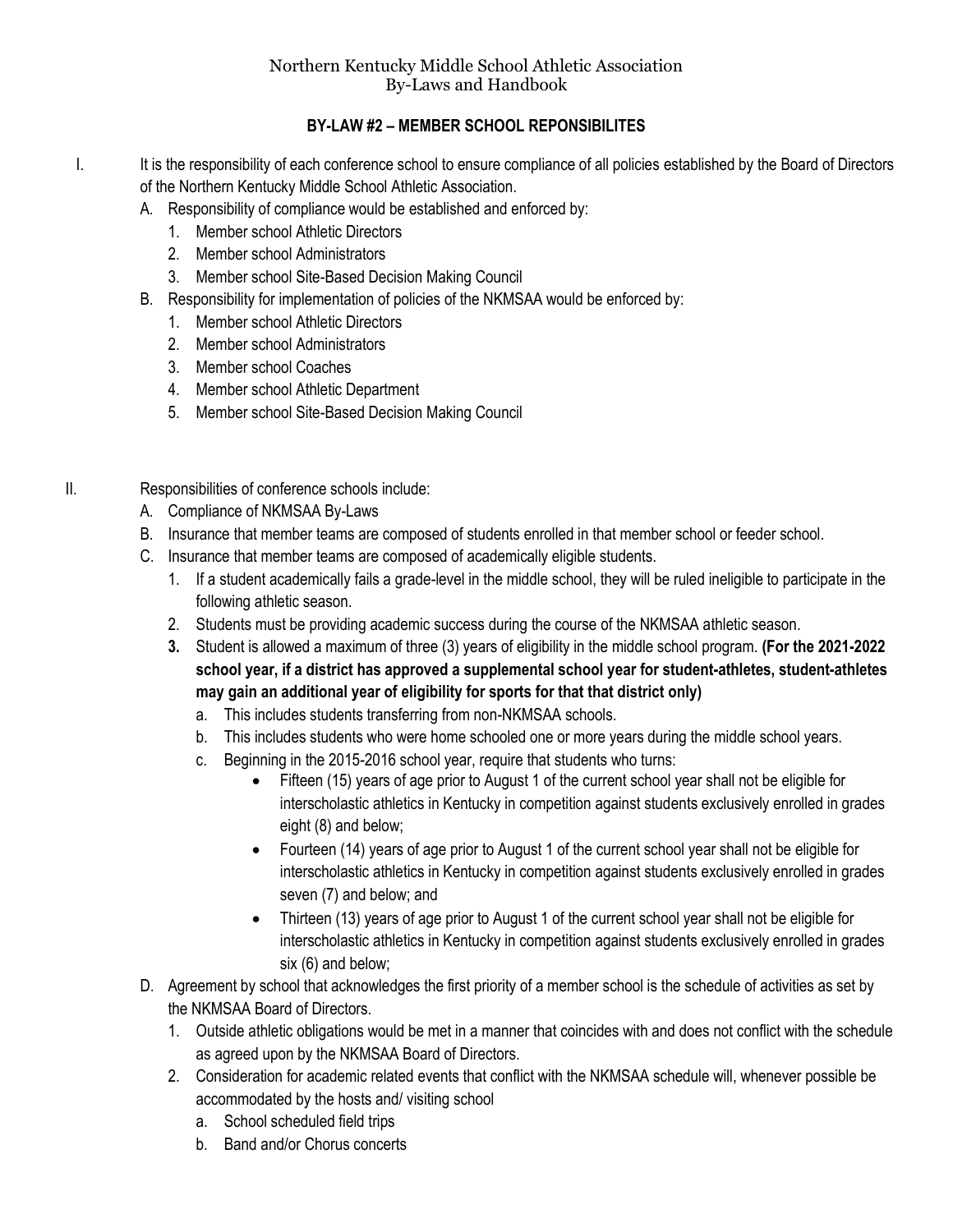- c. Governor's Cup competitions
- d. Other events scheduled at or by the school that directly is involved with the academic programs and conflicts with the schedule, should also be addressed.
- E. Host team is responsible for providing a clean environment for the visiting team.
- F. Host team is responsible for providing a safe environment for the home and visiting team and their fans.
- G. Host team will provide adequate and appropriate equipment (suitable for game play) and space for warm-up and game situations for home and visiting teams.
- H. Host will provide a clean and appropriate area (bench) for visiting team to utilize during athletic competition.
- I. Host team will provide adequate warm-up times to teams that are traveling and may have been delayed by weather, emergency and traffic and other circumstances that may have legitimately delayed a team past its normal arrival time.
- J. Host team (when available) will provide a clean and private locker room for visiting team to use during course of athletic competition. If the host team has access to a locker room, the visiting team must have access to a locker room.
- K. Host team will provide a Certified Athletic Trainer for each football game hosted at its facility. (adopted 2008)
- L. Visiting school will respect site of host school.
	- 1. Athletic Field
	- 2. Bench area
	- 3. Locker area
	- 4. Restrooms
	- 5. Lobby or common area and all interior aspects of the school building and its displays.
	- 6. Outside area, including the parking lot and all external school grounds.
- M. Gates for events should not be expected to be open more than 30 minutes prior to the first game of the day.
- N. School Administrator MUST attend championship games in all sports (adopted 2016)
- O. Licensed Officials
	- a. Beginning with the 2017-2018 school year, teams participating in middle school athletic as defined by subsection (1) of 702 KAR 7:065 shall use KHSAA licensed officials in sports of baseball, basketball, field hockey, football, soccer, softball and volleyball (adopted 2017)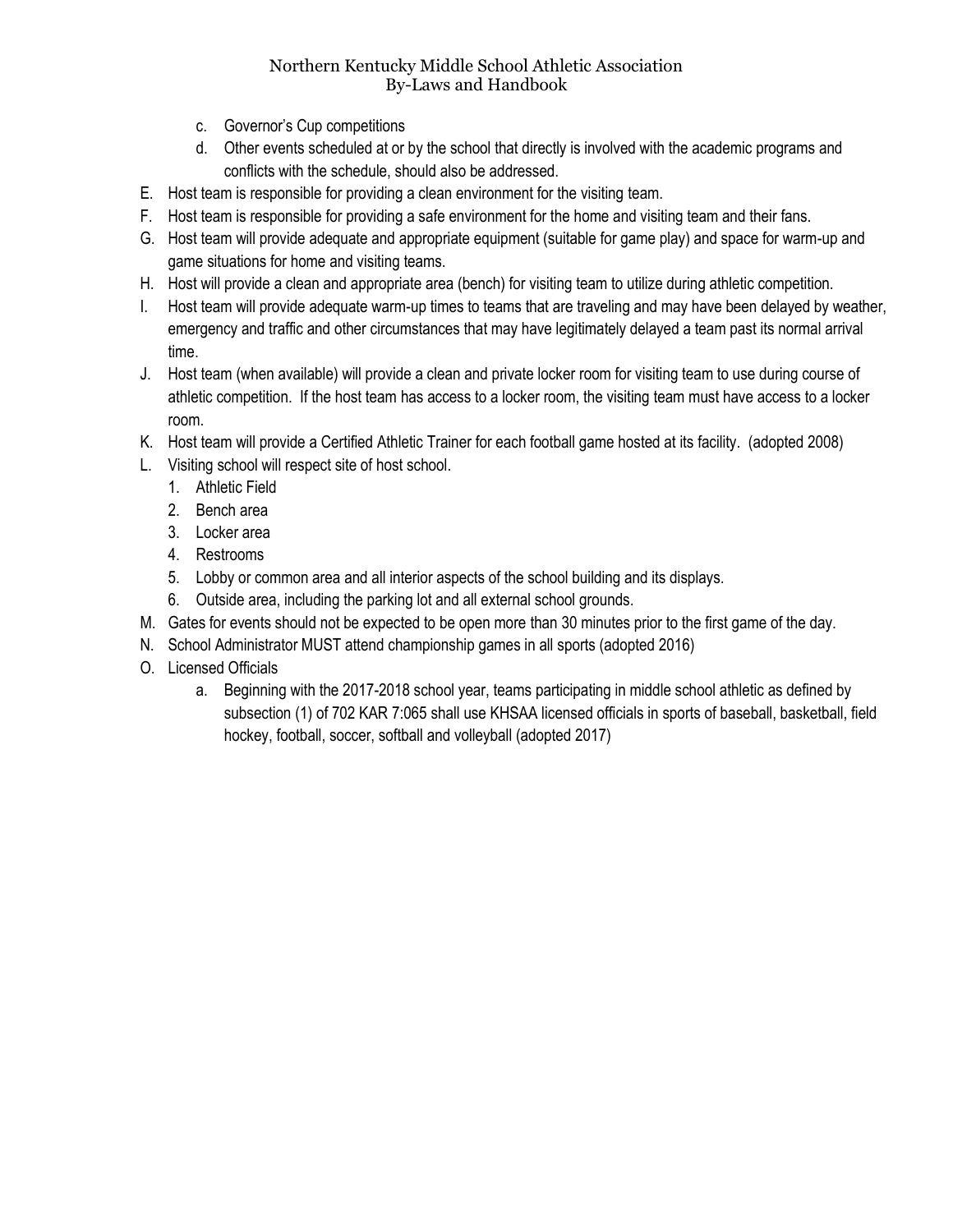# **BY-LAW #3 – RULES FOR INDIVIDUAL SPORTS**

#### I. Football

- A. Rules regarding league play will be consistent with those established by the Kentucky High School Athletic Association (KHSAA) with the following clarifications and modifications.
	- 1. Game shall consist of four (4) eight (8) minute quarters
	- 2. Running clock will be used at the discretion of the team losing when the point deficit reaches twenty-one (21) points after halftime. Running clock will automatically take effect once the point deficit reaches thirty-six (36) points. (adopted 2020).
	- 3. Halftime shall be not less than eight (8) minutes.
	- 4. Overtime will follow KHSAA procedures with the ball being placed at the ten (10) yard line and each team given four (4) downs to score.
	- 5. No player over one hundred and sixty-five (165) pounds shall line up in a offensive positions of quarterback, running back, tight end, or receiver. On special teams, no player above 165 pounds will be allowed behind the 1<sup>st</sup> line of deep returners on punts. Punters/kickers may be over the weight limit, but may not advance the ball beyond the line of scrimmage on broken plays (amended 2009). Weigh-ins will take place before the 1st game and that weigh-in will be official for the remainder of the season. (amended 2018).
	- 6. Offensive formation shall not consist of an empty backfield besides the quarterback, or an unbalanced offensive line.
	- 7. Defenses to run by a team must be declared prior to the season and remain unchanged for the course of the season with no defense having more than six (6) down linemen on the line of scrimmage. An exception to this is on situations of  $4<sup>th</sup>$  down and short yardage (2 or less) or goal line when a team may go to a goal line front of no more than six (6) down linemen on the line of scrimmage. Defensive lineman must be within 1 yard of the line of scrimmage.
	- 8. No blitzing, twisting, or stacking on defense. Linebackers/Defensive Backs must be a minimum of 3 yards off of the line of scrimmage (NOT moving forward), inside the tackle box when the ball is snapped. Defensive lineman must be within 1 yard of the line of scrimmage. Defensive players outside the tackle box may be within 1 yard of the line of scrimmage. (revised 2017)
	- 9. Points After Attempts (PAT) will count as two (2) points if kicked and one (1) point if scored on an offensive play.
	- 10. All teams must provide a roster to the Director of Football one (1) week prior to the 1st game and must be signed by the member school athletic director, school principal, or head varsity coach. Roster must include: player's name, jersey number, grade, weight, and date of birth. NO additions are allowed after the 3<sup>rd</sup> game. (amended 2012)
	- 11. Games are to played using regulation 8-minute quarters. Time between quarters is to be one (1) minute. Halftime for all games is not to be less than eight (8) minutes. Halftime may be extended due to halftime performances of Dance Teams, Cheerleading Squads, and 8<sup>th</sup> Grade Recognition Nights, etc. It should be a practice of our league to provide visiting teams notice at least one hour prior to these events as a courtesy. At this time, the explanation of how the halftime will be set up and when team warm-ups will take place.
	- 12. Any player that participates for any reason at the high school level in football is automatically ineligible for NKMSAA regular season games, as well as NKMSAA playoff games.
	- 13. Team players should not take the field until the coach from that school is present and in the stadium to supervise their team. The players can undertake stretching and similar warm-up activities. Once a coach and players are present, it is appropriate for the teams to take the field.
	- 14. Players that play for any other football teams are ineligible to participate in the NKMSAA.
	- 15. Players must play for only the school they attend. Players playing for one of the parochial middle school teams, they must attend on the Diocese of Covington Schools to be eligible to play for a parochial middle school team. Players attending a public school may NOT play for a parochial middle school team. (adopted 2009).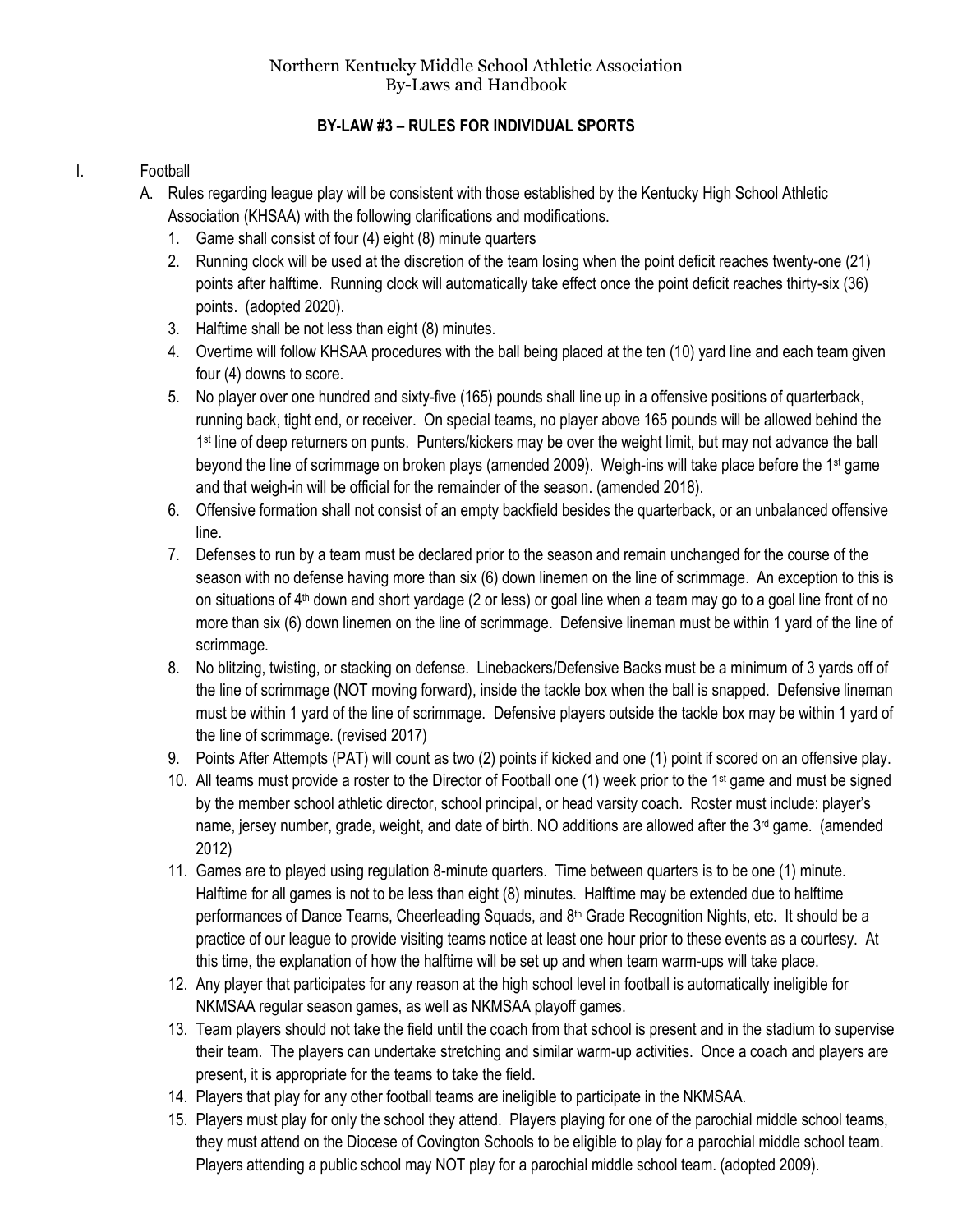- 16. Junior Varsity games or B Game scheduling will be at the discretion of the participating coaches.
- 17. Consequences will be imposed for coaches who intentionally run illegal defenses. Referees will not penalize teams for illegal defenses. Punishment must come from the Association. This can be documented by the Director of Football or videotaped evidence presented to the Director of Football. (adopted 2010)
	- 1 st offense- Warning

2<sup>nd</sup> offense-1 game suspension of head coach

- 18. Videotaping of opponent's games will be prohibited. Coaches can trade film of their own games with other coaches, but cannot film games they are not participating. (adopted 2012)
- 19. If a player or coach is ejected from a contest, that player or coach will serve a one (1) game suspension of similar competition. (ex.  $8<sup>th</sup>$  grade game ejected results in  $8<sup>th</sup>$  grade game suspension). If a player or coach is suspended a second time, that player or coach will serve a two (2) game suspension of similar competition. A player or coach that is ejected a third time will be permanently suspended for the remainder of the season. (adopted 2020).
- B. The first official day of practice shall be no earlier than the first day after the high school dead period ends. (adopted 2018)
- C. Football drill work and practice activities will be conducted as follows: (adopted 2018)
	- a. A drill conducted in helmets-only shall be a Level 0, air, or Level, bags;
	- b. A drill conducted in shells (shorts, shoulder pads, and helmets) shall be a non-contact drill; and
		- c. A contact drill shall be conducted in full equipment;
- D. Middle School Football shall practice a minimum of eleven (11) days before engaging another group or opponent in full contact, using the following minimum schedule: (adopted 2018)
	- a. Five (5) days in helmets;
	- b. Followed by three (3) days in helmets and shoulder pads; and
	- c. Concluding with three (3) days in full equipment practice;
- E. Contact drills shall not be conducted more than twenty-one (21) days before the first regular season contest. (adopted 2018)
- F. Spring Practices are permitted, but must follow KHSAA guidelines as pertaining to number of practices and time frame. (adopted 2013).
- G. Quarter Limitations (adopted 2018)
	- a. Each player is limited to eight quarters per week in contests, from Friday through the following Thursday.
	- b. Participation in one play during a quarter counts as that student having now participated.
	- c. If contests have quarters that are six minutes or less, each quarter played counts as one-half of a quarter toward the eight-quarter limit
	- d. Any contest with periods longer than six minutes counts as a full quarter for each quarter played.
	- e. By rule, overtime is an extension of the 4<sup>th</sup> quarter and does not count as an additional period(s).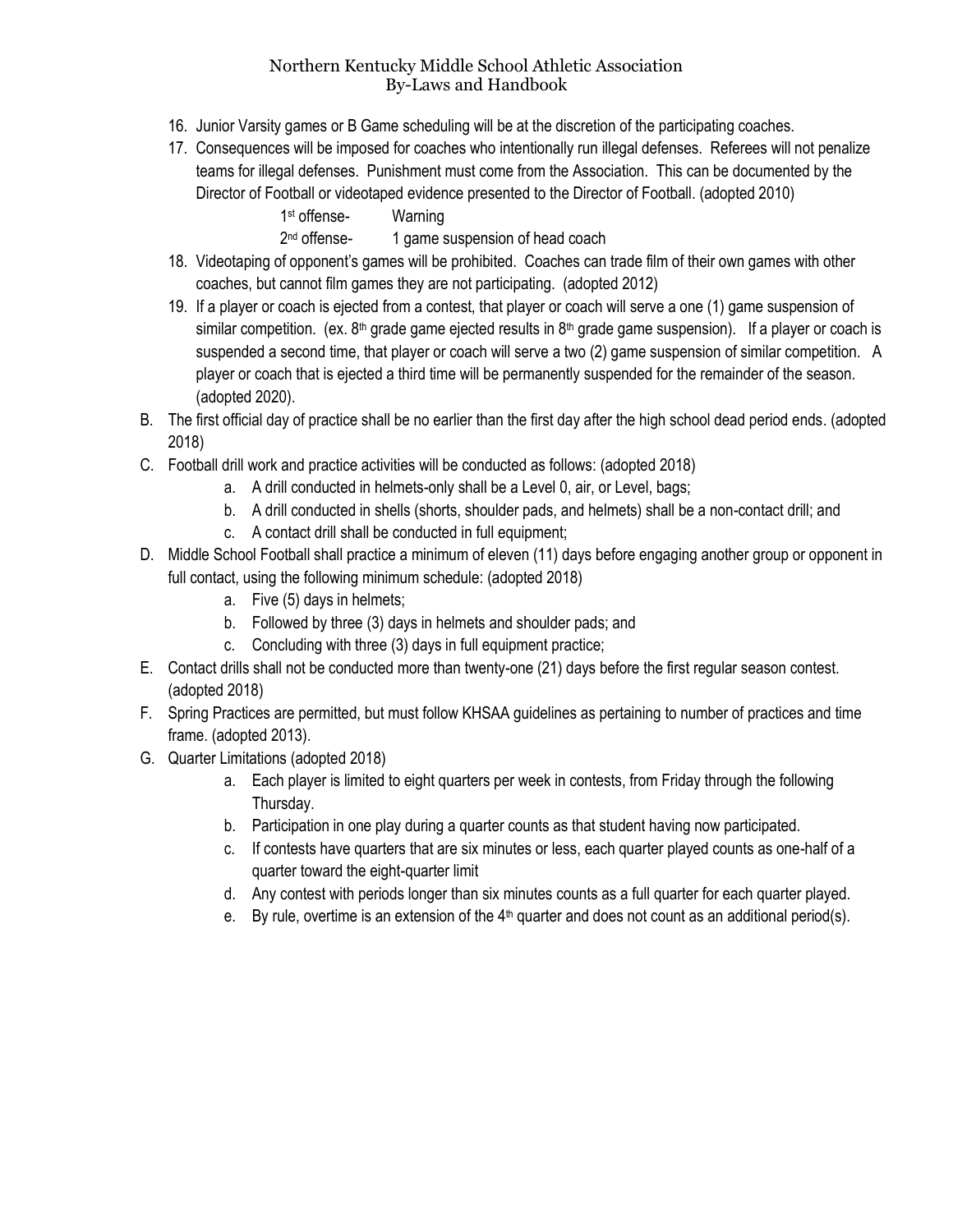# II. Basketball

- A. Rules regarding league play will be consistent with those established by the Kentucky High School Athletic Association (KHSAA) with the following clarifications and modifications.
	- 1. Games shall consist of four (4) six (6) minute quarters.
	- 2. Halftime shall be not less than eight (8) minutes
	- 3. Overtime will consist of an additional three minute quarter. This will continue until a winner is declared.
	- 4. All teams must provide a roster to the Director of Basketball one (1) week prior to the 1<sup>st</sup> game and must be signed by the member school athletic director, school principal, or head varsity coach. Roster must include: player's name, height, and jersey number. Any changes must be immediately disseminated. Any additions are not allowed after December 31st.
	- 5. Games are to be played using regulation 6-minute quarters. Time between quarters is to be one (1) minute. Halftime for all games is not to be less than eight (8) minutes. Halftime may be extended due to halftime performances of Dance Teams, Cheerleading Squads, 8<sup>th</sup> Grade Recognition Nights, etc. It should be a practice of our league to provide visiting teams notice at least one hour prior to these events as a courtesy. At this time, the explanation of how the halftime will be set up and when team warm-ups will take place.
	- 6. If multiple games are played on a day, time between games will be no less than eight (8) minutes between contests. (adopted 2010)
	- 7. Any player that participates for any reason at the high school junior varsity or varsity level in basketball is automatically ineligible for the NKMSAA regular season league games, as well as NKMSAA post-season tournament. Middle school students that play freshmen basketball must complete and adhere to the NKMSAA waiver to continue middle school eligibility. Waivers must be submitted and approved by Director of Basketball. (revised 2015)
	- 8. Team players should not take the court until the coach from that school is present and in the arena to supervise their team.
	- 9. A team leading by twenty (20) points will not be allowed to press and must fall back on defense to the mid-court line. Coaches will be warned if they press over twenty points. A second warning of pressing over twenty points will result in a technical foul for the coach. A third time will result in a second technical and ejection from the game of the coach. (adopted 2010)
	- 10. Games in which the lead exceeds 25 points in the second half, a running clock will be offered to the coach of the team that is behind by 25 or more points. (adopted 2015). Running clock will automatically take effect once the point deficit reaches thirty-five (35) points. (amended 2021).
	- 11. Student-athletes are eligible to play up grade levels in basketball, but not down. Middle school basketball players may not play more than 2 grade levels in one evening. If a school has an SBDM policy prohibiting playing multiple grade levels, the SBDM will supersede this association policy. (adopted 2015)
	- 12. Tie-Breakers for end of season tournament seeding will be as follows: Large Schools- Division, Head-to-Head, Overall, Coin Flip Small Schools- Overall, Head-to-Head, Coin Flip
	- 13. If a player or coach is ejected from a contest, that player or coach will serve a one (1) game suspension of similar competition. (ex.  $8<sup>th</sup>$  grade game ejected results in  $8<sup>th</sup>$  grade game suspension). If a player or coach is suspended a second time, that player or coach will serve a two (2) game suspension of similar competition. A player or coach that is ejected a third time will be permanently suspended for the remainder of the season. (adopted 2020).
- B. All other rules such as traveling, double dribble, time-outs, lane violations, etc. will follow KHSAA Guidelines. Please go to th[e www.khsaa.org](http://www.khsaa.org/) for the latest rules regulations.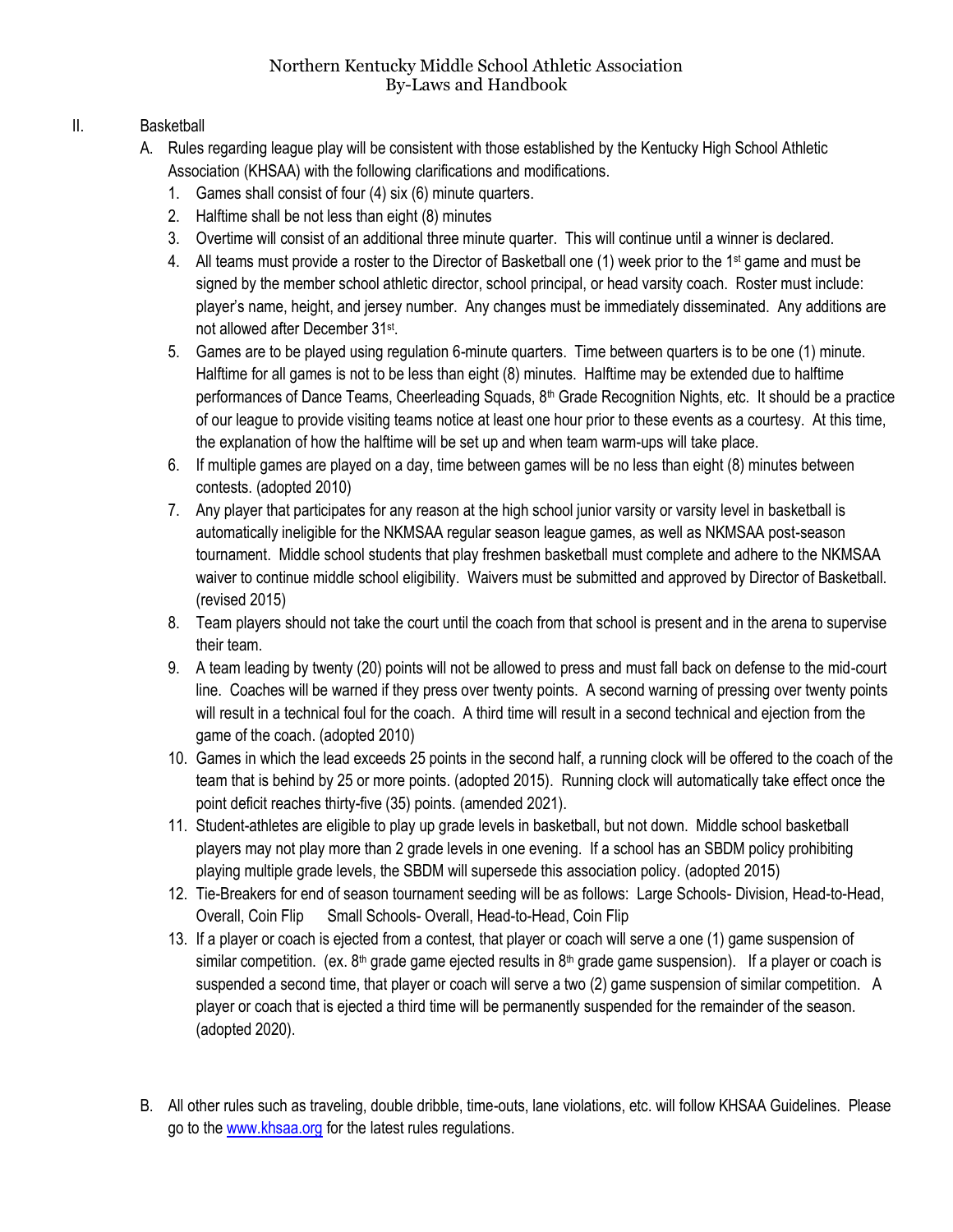#### III. Volleyball

- A. Guidelines for Volleyball
	- 1. Each home team will be responsible for scheduling their officials. The official does not have to be state certified during the regular season; however the tournament matches will have to have state certified officials working the matches. The tournament will have one official working the first two nights, with two officials working the championship night. The commissioner will schedule the officials for the tournament finals.
	- 2. The visiting team has an opportunity to provide a line judge for each match. If they elect not to have one, then the home team would provide both. Adults or experienced high school player would be preferred but it is not mandatory. For tournament play, it would be best that the host site provide line judges for all matches if possible.
	- 3. Scoring guidelines will include the following:

|                      | 6th Grade/JV          | <b>Varsity</b>     |
|----------------------|-----------------------|--------------------|
| 1 <sup>st</sup> game | 21 cap 23             | 25 cap 27          |
| 2 <sup>nd</sup> Game | 21 cap 23             | 25 cap 27          |
| 3rd game             | Game to 15 Win by two | 25 no cap win by 2 |
|                      | CAP OF 17             |                    |

\*\* Scoring limit set on each server for 6<sup>th</sup> grade games only is 6 serves. If this occurs, the team serving will rotate and move onto their next server. PLEASE MAKE SURE YOU HAVE A SET OF FLAGS FOR YOUR LINE JUDGES TO USE EACH MATCH.

- 4. Small school matches will begin at 6pm and played primarily on Monday and Thursday evenings for the small conference. The large schools will start all of its matches at 5pm and the following matches will start 15 minutes after the conclusion of the match preceding it. The first five weeks of the season the large schools will play three matches beginning with a  $6<sup>th</sup>$  grade match, followed by JV and varsity matches. The  $6<sup>th</sup>$  grade season will conclude with a tournament. Following the conclusion of the  $6<sup>th</sup>$  grade season, the JV matches will being at 5pm and the varsity matches 15 minutes after the conclusion of the JV match.
- 5. A player can play at any level, with the exception that a 7<sup>th</sup> or 8<sup>th</sup> grader cannot play at the 6<sup>th</sup> grade level, as long as they only complete in one match per night.
- 6. Warm up will begin with the clock at 16 minutes with 5 minutes shared, 5 minutes serving team, 5 minutes receiving team, and 1 minute to clean up and get to benches. Teams needs to practice serving during their fiveminute court time as there will be no other time offered.
- 7. All 6<sup>th</sup>-grade matches will be played with Volley-Lite balls. Visiting teams should bring their own balls to 6<sup>th</sup> grade matches. (adopted 2019)
- 8. A player can play in one postseason tournament per year. Players cannot play in the sixth-grade tournament and then be eligible for the JV or varsity tournament. For a player to qualify for the  $6<sup>th</sup>$ -grade tournament, they should have played in at least 13 of the 15 matches during the regular season. (adopted 2019)
- 9. Each school MUST play two matches a night. Example: If a school only has seven players, they would be required to play two matches a night with the same seven players (adopted 2019). If a school only has one team, they can only participate in the varsity tournament (amended 2021).
- 10. If a player or coach is ejected from a contest, that player or coach will serve a one (1) game suspension of similar competition. (ex. varsity game ejection results in varsity game suspension). If a player or coach is suspended a second time, that player or coach will serve a two (2) game suspension of similar competition. A player or coach that is ejected a third time will be permanently suspended for the remainder of the season. (adopted 2020).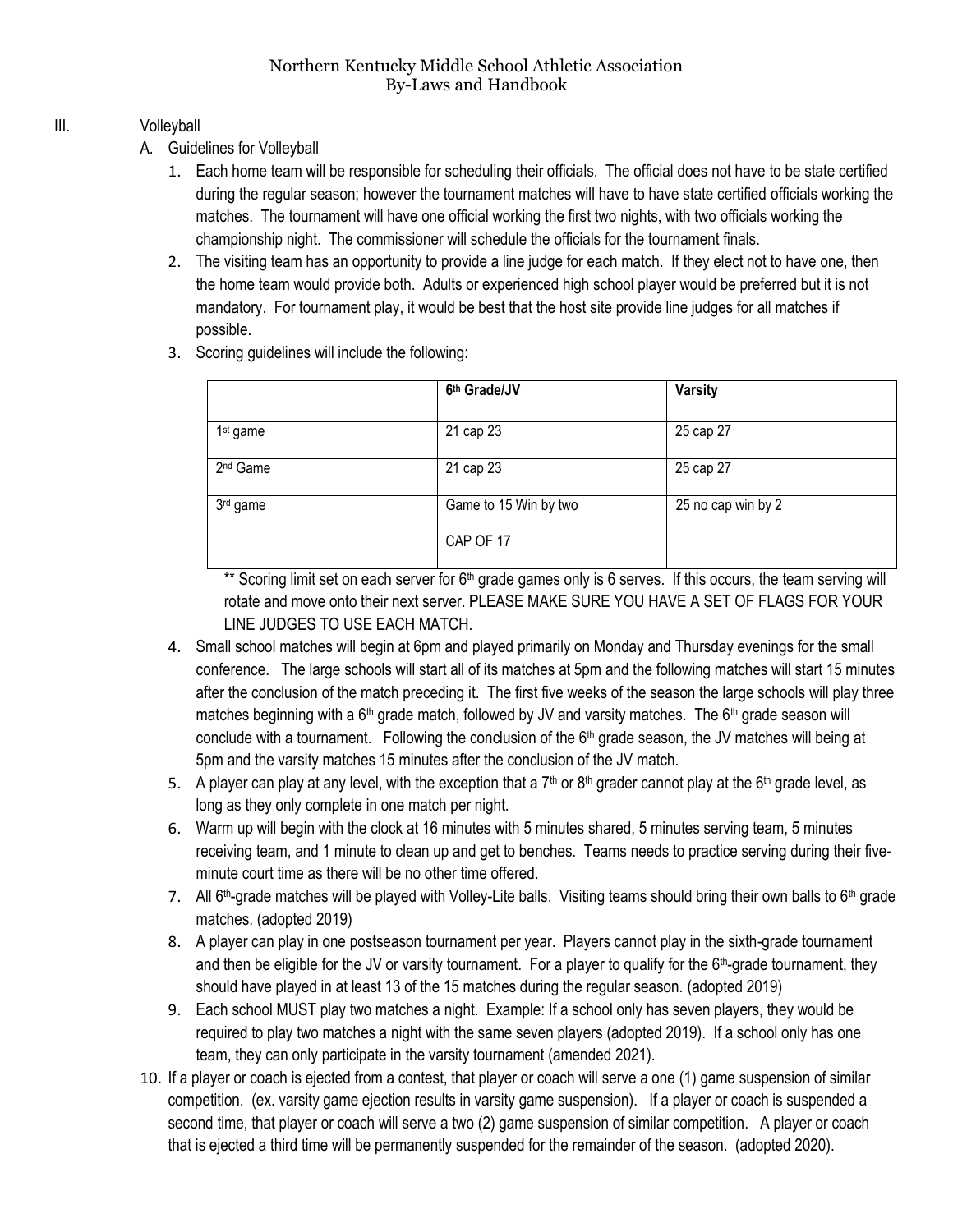#### **BY-LAW #4 – UNIFORMS**

- I. Teams will be adorned in appropriate uniforms for the specific athletic competition.
	- A. Insurance that all uniforms are consistent.
		- 1. All uniforms of one team are of similar style, design, color and appearance.
		- 2. Home team wears uniform consisting primarily of dark color for football and primarily of white or light color for basketball.
		- 3. Visiting team wears uniform consisting primarily of white or light color for football and primarily of dark color for basketball.
		- 4. Uniform jersey must be tucked in during competition. (KHSAA)
		- 5. Pants are to worn above the hips. (KHSAA)
	- B. Additions and uniform adornments. (KHSAA)
		- 1. Undershirts, if visible, shall be similar in color to predominant color of jersey. Undershirt shall be hemmed with no frayed or ragged edges. Sleeves must be of same length (per player not per team).
		- 2. It is established that all additional uniform and uniform components be free of markings other than one (1) visible manufactures logo or a school logo/mascot.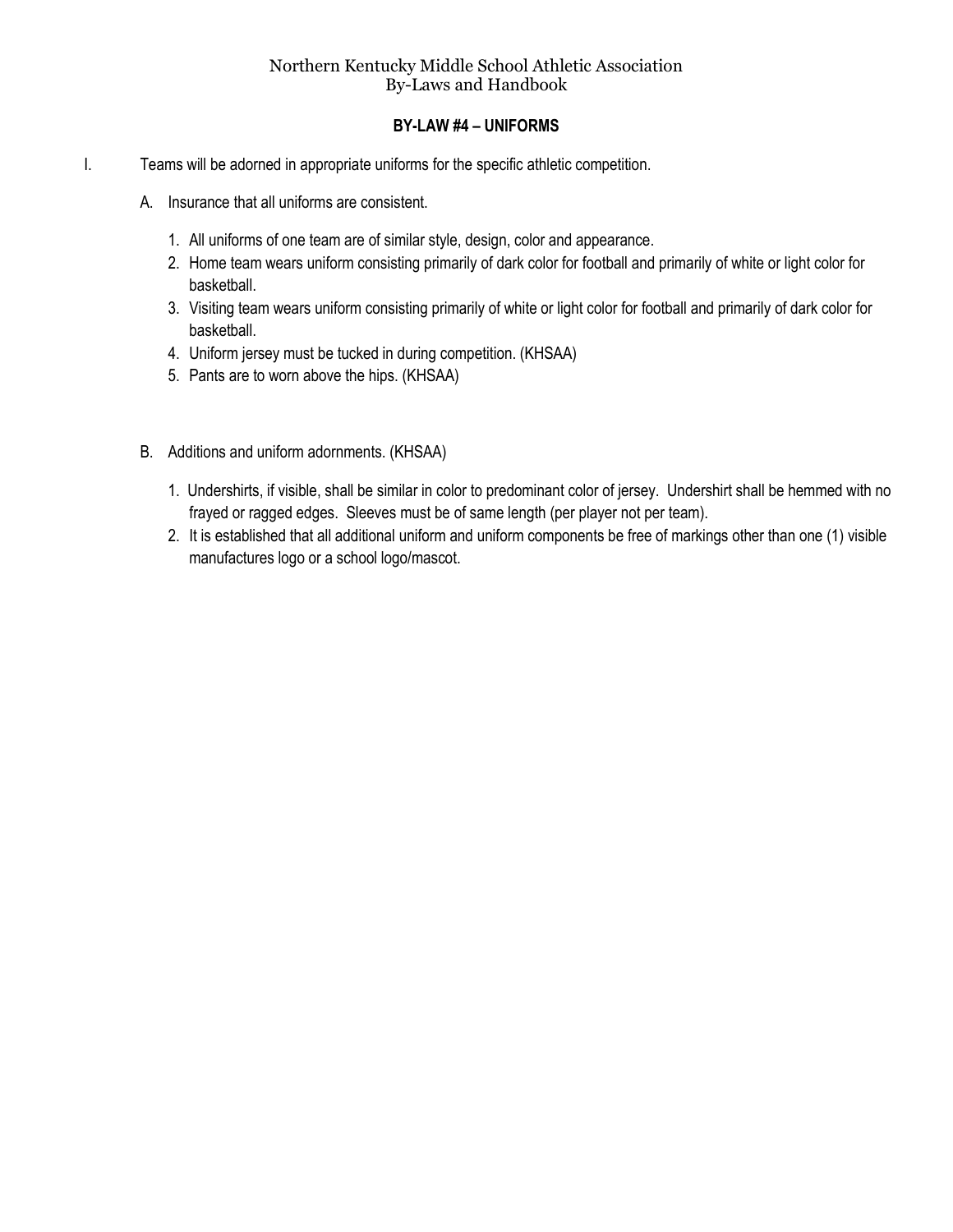# **BY-LAW #5 – SCHEDULE**

- I. Schedules will be created by the directors of each sport after consultation with each member school and the Commissioner of the NKMSAA.
- II. The dates need to be agreed upon and the schedules ratified by the Board prior to presentation to the school Site Based Councils or School Administration.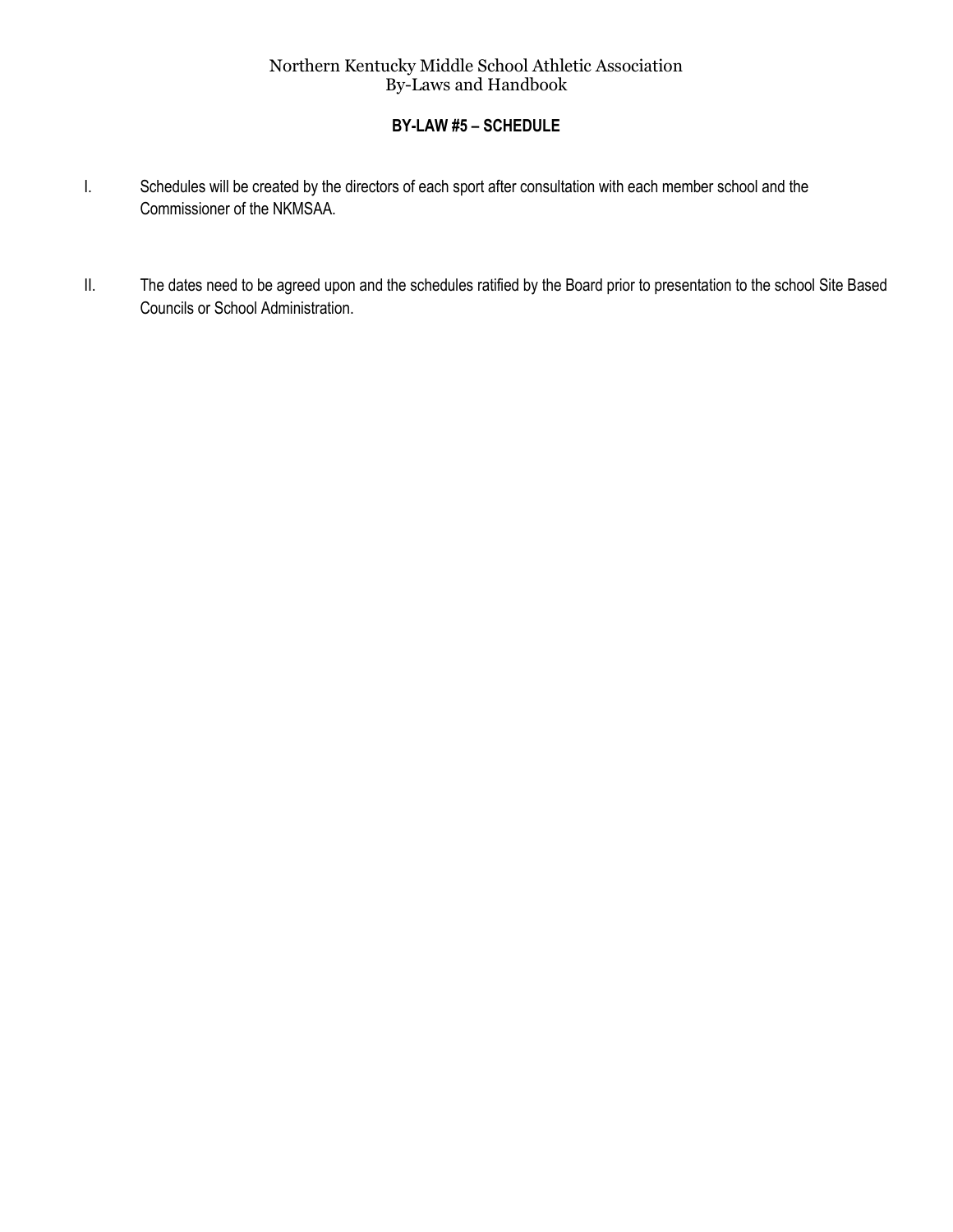# **BY-LAW #6 – ADMISSION PRICES**

- I. Admission prices for regular season games (revised 2016). Prices are set as a maximum but host sites are able to charge a lesser amount, but not more than the maximum.
	- 1. Parents \$4.00
	- 2. Students and seniors \$2.00
	- 3. School pass from Bellevue, Boone, Bracken, Campbell, Covington, Dayton, Erlanger, Fort Thomas, Grant, Kenton, Ludlow, Newport, Pendleton, or Walton school districts are honored only at their home district's sites. a. Pass is good for employee and one (1) guest
- II. Admission prices for playoff and tournament games. Prices are set as a maximum, but host sites are able to charge a lesser amount, but not more than the maximum.
	- 1. Parents \$5.00
	- 2. Students \$3.00
	- 3. No additional passes; including state passes will be honored during playoff games
- 3. Admission prices will be reviewed each year at the Board of Directors Meeting. Admission prices are set by the Board of Education of the individual members. The policy of the NKMSAA is to establish the price based on the highest set price by a member Board of Education. If one member Board of Education sets a higher price and the others do not, the Commissioner of the NKMSAA will notify those Boards of Education and present documentation explaining why the price will vary from the established price set by that particular Board of Education. The prices for all activities within the NKMSAAA will be set and uniform throughout the season.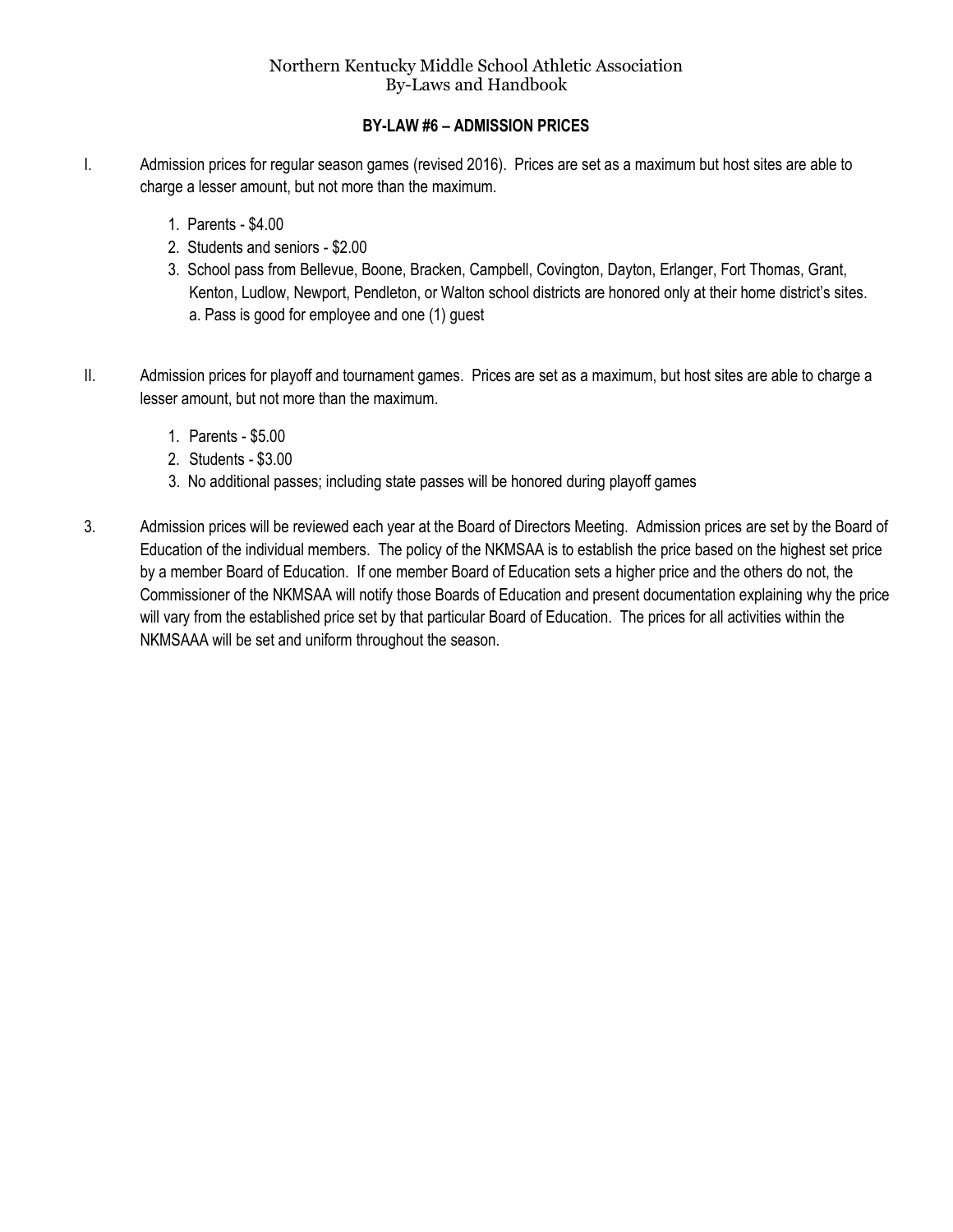# **BY-LAW # 7 – SUPPLEMENTAL OR EMERGENCY MEETINGS**

- I. As a member of the Northern Kentucky Middle School Athletic Association (NKMSAA) members are able to call for a supplemental or emergency board meeting. The purpose of an emergency meeting is to discuss any exiting By-Law. Discuss an interpretation of a By-Law, or discuss a situation that is out of compliance in attempt to reach a workable plan for part or all of that season.
	- A. An emergency meeting can be conducted by use of e-mail, fax, telephone conversation or as a convened group meeting of the NKMSAA Board of Directors. When a decision regarding a sanction is involved, it is suggested, but not required that a meeting be held and the administrators of the member school are invited to attend.
	- B. It will now be accepted operating policy that when correspondences are sent to the Athletic Directors, copies of the information will be forwarded to all building principals. This is an attempt to keep all parties up-to-date on all activities and concerns that are on-going within the association. This disclosure of information will not only apply to emergency meeting, but will apply to all correspondences involving the member schools of the NKMSAA.
	- C. Criteria for calling a supplemental or emergency meeting:
		- 1. Illness of substantial members of a specific team.
		- 2. Academic ineligibility of substantial members of a specific team.
		- 3. School related academic event (field trip, band or chorus concert etc.) that may conflict with the regular scheduled games of the NKMSAA.
	- D. Outside events including: non-conference games, personal activities outside the school environment, etc. are not reasons for calling an emergency session, nor are they reason to modify a NKMSAA By-Law or sports schedule as set and approved by the NKMSAA.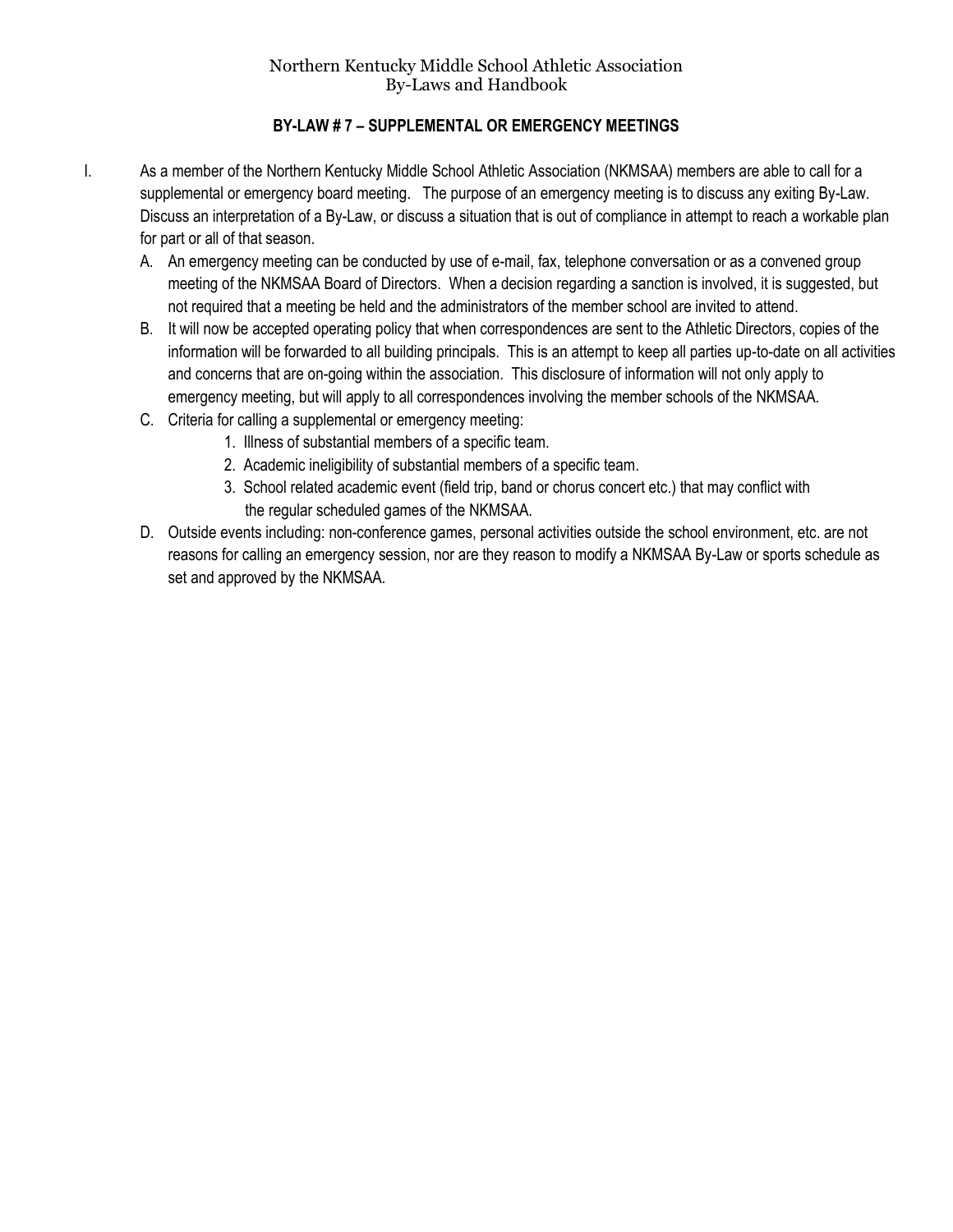#### **BY-LAW #8 – FEES**

- I. Fee for the association are set up to cover expenses of trophies for the winners and runner-up of championship games conducted by the NKMSAA, assigning officials for football, and duties of commissioner and directors.
- II. The combined total creates a league fee of \$375 for NKMSAA membership in football, with \$100 for additional  $7<sup>th</sup>$  grade football team; \$375 for NKMSAA membership in basketball, regardless of number of participating divisions per school; and \$200 for NKMSAA membership in volleyball. (amended 2021).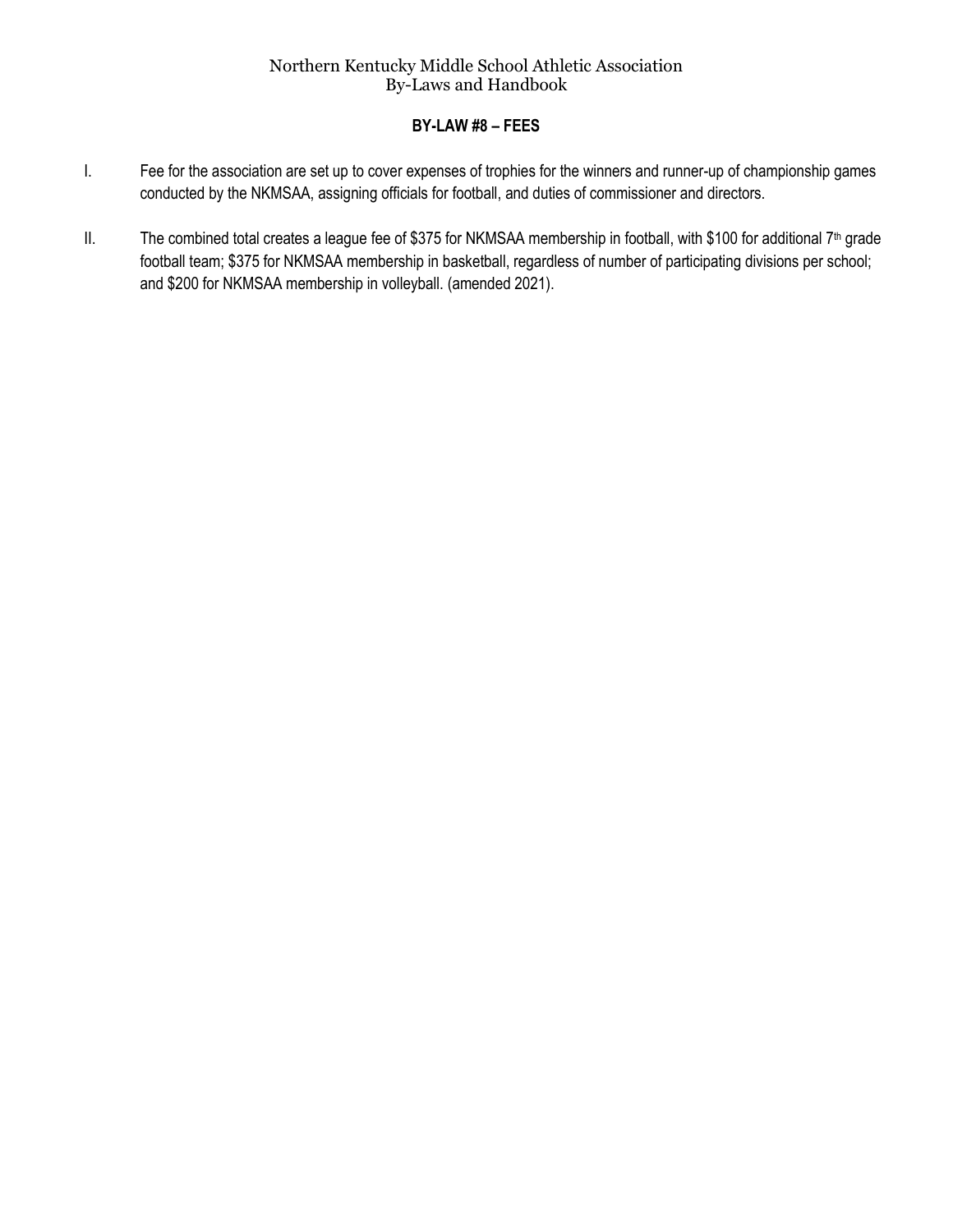#### **BY-LAW #9 – SANCTIONS**

- I. As a member of the Northern Kentucky Middle School Athletic Association, we agree to follow the rules and regulations as set forth in the By-Laws of the Northern Kentucky Middle School Athletic Association. We understand that, as a member of an association, we have the right to insure that the policies of the NKMSAA are being followed with the intent outlined. Member schools may request an interpretation or explanation as to why a policy within a By-Law in not being followed. At that time the Board Members of the NKMSAA may outline steps that need to be taken by a member school to avoid that situation or to remove the obstacle for a designated period of time. As a member of the NKMSAA, all institutions agree to follow and abide by all decisions made by the Board Members and Commissioner of the NKMSAA.
	- A. Prior to the start of athletic competition in a particular interscholastic event, a member school may request permission to modify a rule or regulation of the NKMSAA By-Laws. Such a request would only be the result of an emergency situation involving the need to alter a By-Law for the purposes of allowing a member school to meet the schedule obligation.
	- B. The sanctions of the NKMSAA are not identified or limited. Sanctions would be based on the individual case. However, as a case is handled and recorded, subsequent cases regarding similar violations would be handled in a consistent manner.
	- C. Again, the purpose of the NKMSAA is not to punish a school or its student-athletes. It is alliance of schools that have joined together to participate in interscholastic athletic competition. The purpose of the By-Laws of the Northern Kentucky Middle School Athletic Association is to insure that all members of the association are attempting to provide a fair and consistent level of interscholastic competition.
	- D. The decisions and sanctions imposed by the Commissioner are FINAL and are not subject to appeal.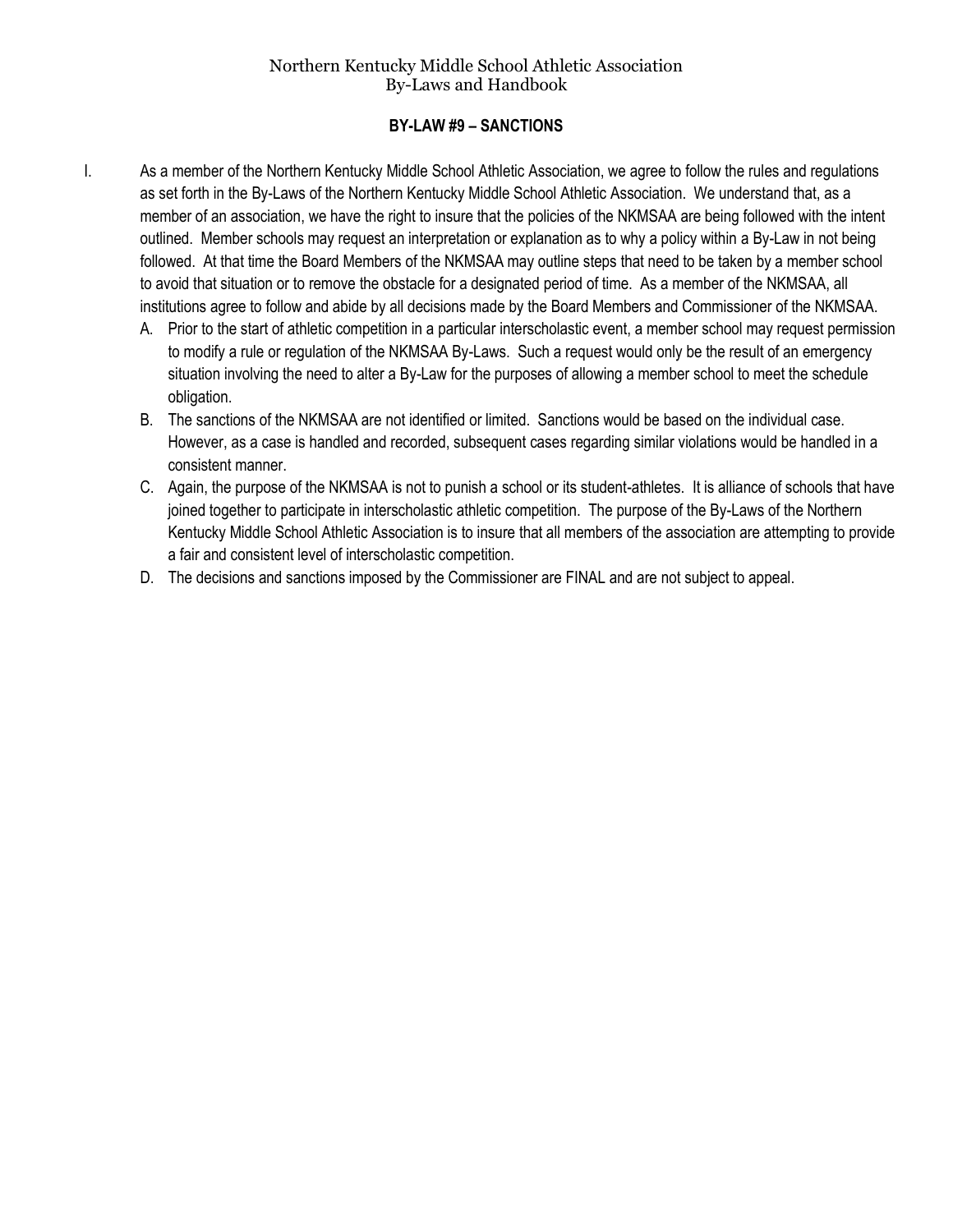# **BY-LAW #10 – ELECTION OF BOARD MEMBERS AND APPOINTMENT OF COMMISSIONER AND DIRECTORS**

- I. The NKMSAA Board of Directors
	- A. The Board of the NKMSAA will consist of 5 voting members
	- B. The term of Board Members shall expire after 2 school years.
	- C. Election of Board Members will take place at the Spring meeting of all association members
	- D. Candidates for Board Members obtaining the 5 highest vote totals will be elected to the Board of NKMSAA
	- E. New Board members will be begin their term on July 1, unless replacing a vacancy
	- F. In case of a resignation, death, removal of a board member, a special election will be held at the earliest convenience, with the highest vote receiving candidate being elected to the vacancy.
	- G. There will be no term limit on Board Members
- II. Duties of the NKMSAA Board of Directors
	- A. Duties of the Board are to select the Commissioner of the NKMSAA
	- B. Approve changes to By-Laws of the NKMSAA
	- C. Approval of Expenditures and Fees for the NKMSAA
	- E. Removal of Commissioner and Directors, if deemed necessary
- III. Selection of the Commissioner of the NKMSAA
	- A. The Commissioner of the NKMSAA will be selected 1<sup>st</sup> meeting of the school year of the NKMSAA Board. Meeting shall take place no later than July 30<sup>th</sup>.
	- B. The term for the Commissioner of the NKMSAA will expire after 2 school years.
	- C. There will be no term limit for the Commissioner of the NKMSSA.
- IV. Duties of the Commissioner of the NKMSAA
	- A. Report to the Board yearly budget
	- B. Report Fiscal Report to Board
	- C. Conduct Emergency Meetings and Discipline Actions, if necessary
	- D. Consult on schedules of each sport
	- E. Act as the capacity of Chief Financial Officer/Treasurer for the association
- V. Selection of Directors and Assistant Directors of Individual Sports
	- A. The Directors of each individual sport will be selected by the Commissioner of the NKMSAA
	- B. Approval of the selection must be approved by majority of the NKMSAA Board
- VI. Duties of the Directors and Assistant Directors of Individual Sports
	- A. Conduct conference member meetings
	- B. Create schedule for individual sport
	- C. Oversee the individual sports operation, including but not limited to: officials, eligibility, scheduling, conducting season ending tournament, purchasing of awards.